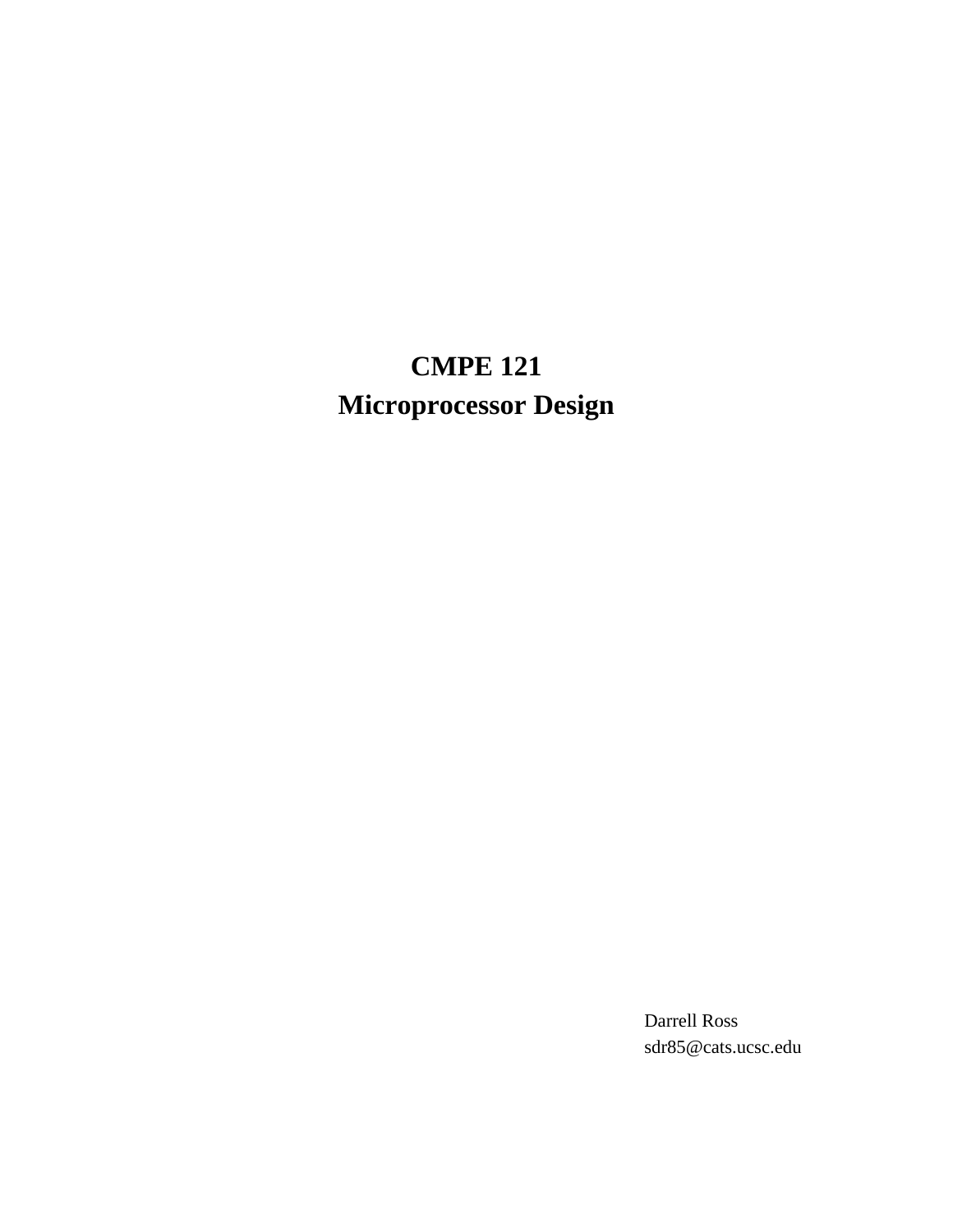# **Table of Contents**

| Part 1 |  |
|--------|--|
| Part 2 |  |
|        |  |
| Part 3 |  |
|        |  |
| Part 4 |  |
|        |  |
| Part 5 |  |
|        |  |
|        |  |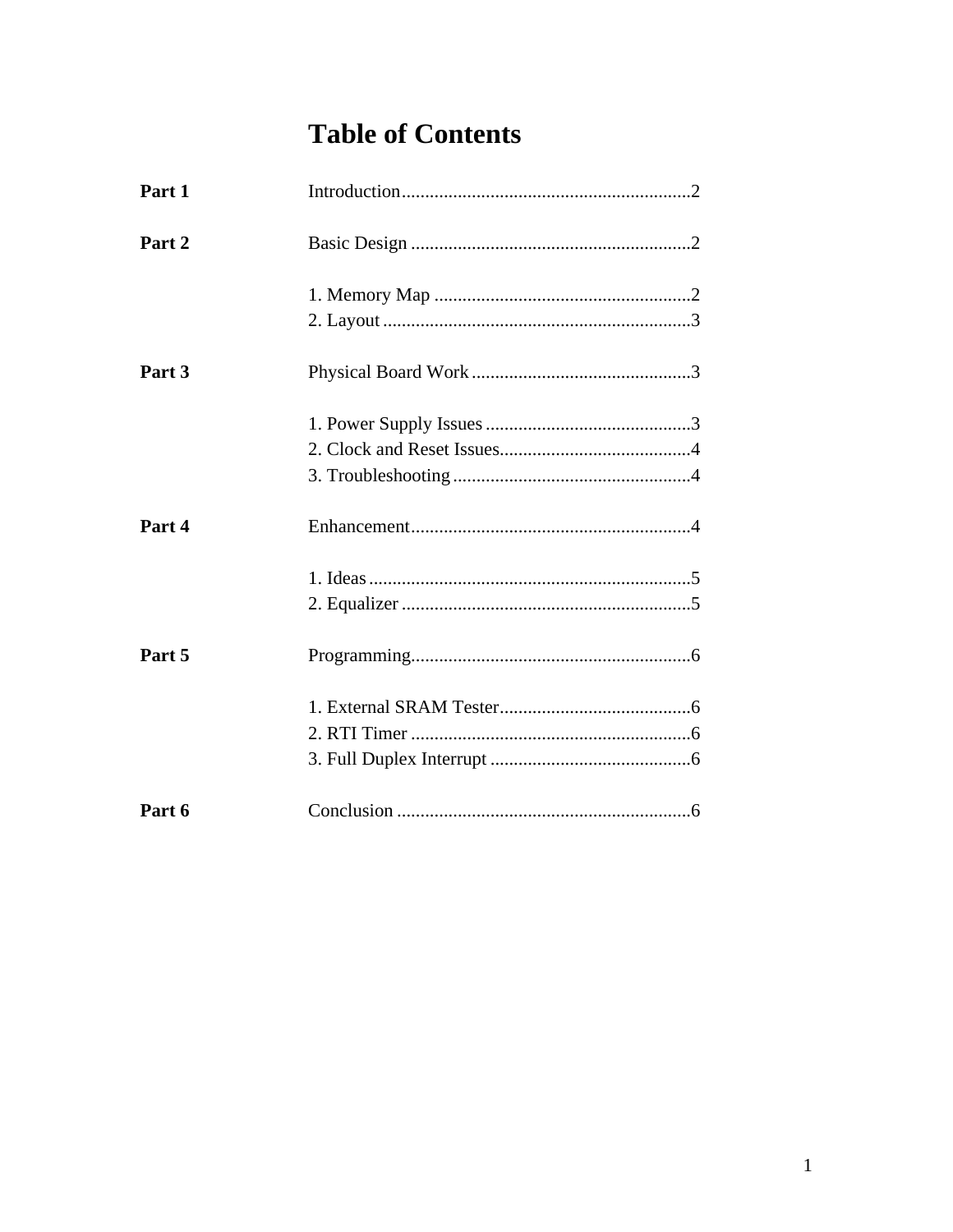#### **1. Introduction**

My initial understanding of this class was from its title, "Introduction to Microprocessor Design." I thought that we would be building a Microprocessor or at least learning how to do so. However, I quickly learned that we were using a Microprocessor and therefore probably were not building a Microprocessor but building a Microcontroller instead. I was further mixed up when I learned that the 68HC11A8 is actually a Microcontroller itself. So, I finally understood, we were using a Microcontroller to build a Microcontroller. The 68HC11A8 cannot do everything we need it to do by itself and we certainly cannot learn how to build a Microprocessor just by staring at it. I have noticed now that the Course description on Petersen's web site calls the class "Microprocessor System Design" which is a much better description of what we are doing.

I thought signing up for a 9:30am lab was a good idea because it would guarantee low attendance and it was not too early for me. It would have worked great, except that lab got changed to 8:00am. Ouch. After the change, I rarely made it to lab on time. I think the only instance I was on time was when I pulled an all-nighter starting on a Tuesday.

#### **2. Basic Design**

I was totally lost in this class for about two weeks. I was baffled by the memory map and timing diagrams. How was I supposed to arrange it? How the heck did people understand those massively complex timing diagrams?

#### **2.1 Memory Map**

My first memory map was just plane silly (Appendix A, 6). I had not understood that the EEPROM must go on top. I had also not refreshed my memory on logic design. When I did redesign my memory map the way I wanted to (see Appendix A, 19), I decided that I would need a 2x4 decoder to implement it. I saw that the map was split into four 16K sections and by running address pins 14 and 15 into a 2x4 decoder, I could address each of those chunks easily. BELS did not agree with me. When I asked them for a 2x4 decoder, they did not give me one. Not only did they not give it to me, they did not give me a reason why. I asked Mike Fahmie and he said that that usually means there is an easier way to go about the problem that I had not noticed. After working on it for ten minutes, we discovered that my memory map could be done with one NAND gate (Appendix A, 12). A major benefit of using only one NAND gate was that there were four NAND gates total: 1 for my memory map and 3 for switching from Motorola to Intel timing. So I only had to use one NAND chip.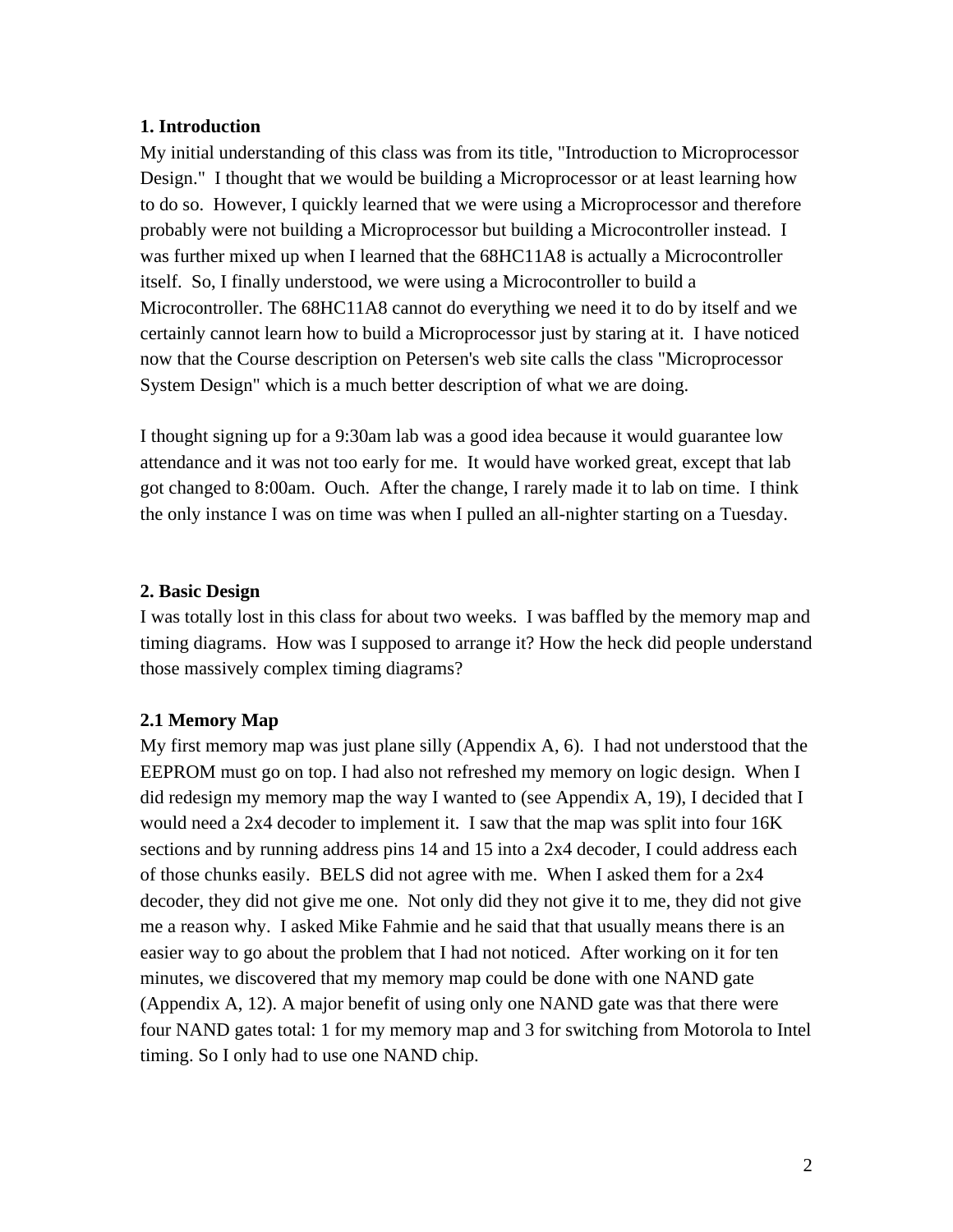# **2.2 Layout**

When I got hold of the chips and the board, I immediately tried to find a nice way to arrange them. My first layout was shot down by a TA who explained that making the wires travel down "streets" to make them look neat was lower priority than getting them to go the shortest distance possible. I came up with two new layout ideas(Appendix A, 5). They both used the same concepts but one left lots of space on one side of the board and the other left lots of space on the bottom of the board. I decided the one that left space on the side was better.

After showing my idea to several people in lab, they pointed out the errors of my ways. I had been lining up chips so that they were aesthetically pleasing to the eye. Ajay pointed out to me that if I lined up my EEPROM and SRAM, the address bus could run straight across. The concept of arranging the chips to make the wiring easier made me redesign most of my layout.

The power supply was an interesting issue. I did not like the idea of drilling a permanent whole in my board. I noticed during Banana Slug Spring Fair while giving tours of Baskin Engineering, that one of the TA's used the support peg to attach the power supply at an angle. It was perfect for me. I no longer had to hurt my board and as Mike said, the peg added to the heat sink for heat draw. Recently, while running my board, I have felt the peg and found it warm! The design that I got checked off can be found in Appendix A on page 9. The corresponding wiring diagram is in Appendix A on page 17.

#### **3. Physical Board Work**

Building the board was fun. I am a perfectionist when it comes to arranging things. If I messed up soldering a socket onto the board, I removed it and soldered it again. I got very good at removing parts using the solder "sponge." I was also a perfectionist on the wiring. If a wire was too loose or had too much slack, I rewired it. Unfortunately, this added a lot of work for me. I also ran into two major problems.

#### **3.1 Power Supply Issues**

When I hooked up the power supply, I placed the ground and Vcc right next to each other. I was assured that this was okay and would not hinder my progress. That was correct, but having the ground and Vcc so close together slowed down a lot of my work. I also did not use long enough rails and had to add extras. On my board, it looks like I added the rails the way I did on purpose because it looks cool, but I had to add them because I ran out of space.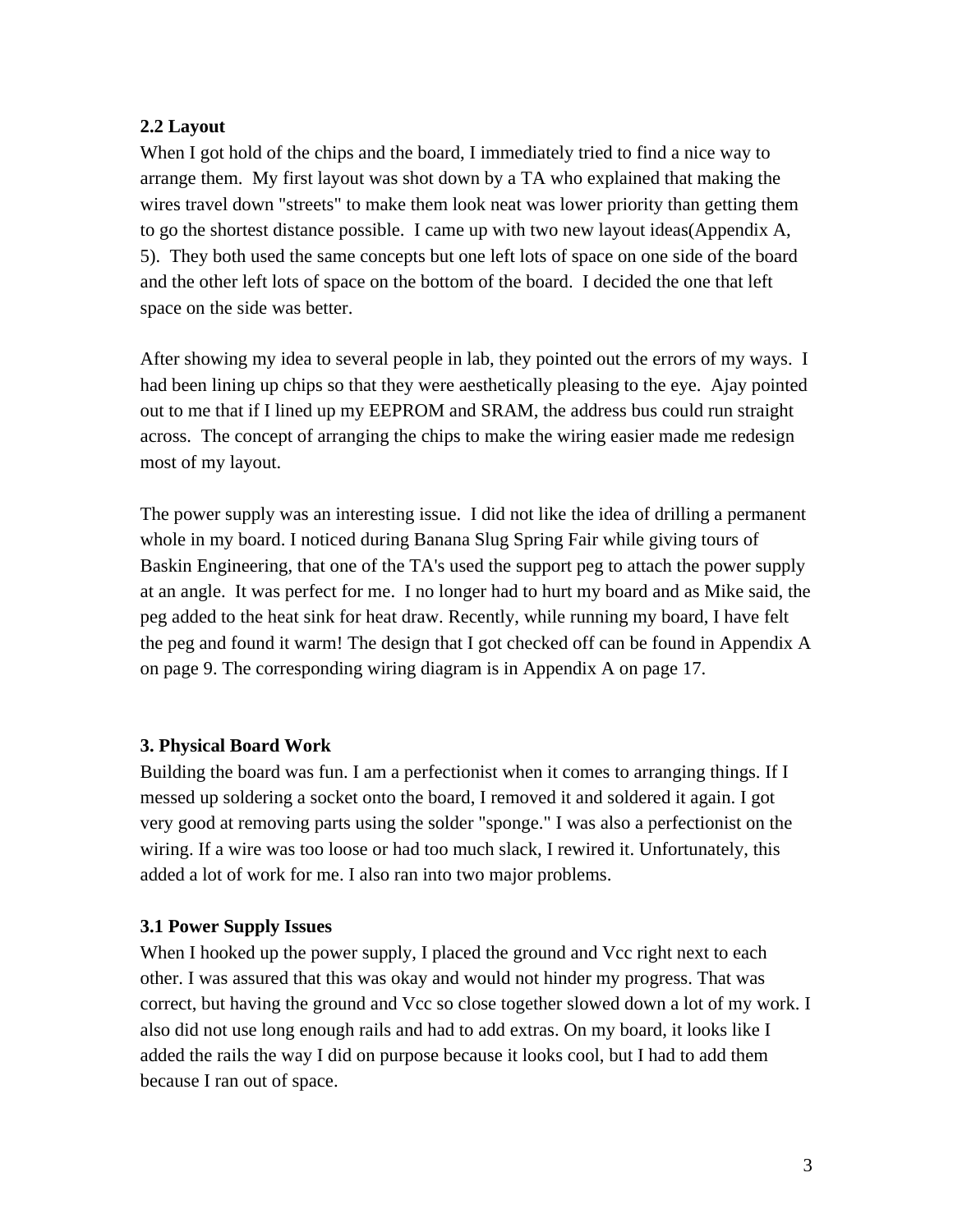#### **3.2 Clock and Reset Issues**

The clock caused me the most trouble in this entire project (second only to procrastination). When I was ready to test my reset switch and clock, I plugged in my HC11, hooked up the power, and hooked up the oscilloscope. The reset stayed low. It was supposed to default high and only go low when I pressed the reset button. I spent about 40 hours troubleshooting my reset switch and clock. I reasoned that if my HC11 was in a permanent state of reset, then the clock would not work. In that time, I changed the wires about ten times, replaced the resistor and capacitor that the reset was using, and re-soldered the clock twice.

Petersen said that if I drew up a wiring diagram, he would help me but not until then. I wasted 20 hours trying to find the problem. Then I drew a wiring diagram (Appendix A, 17) and Petersen spent about 30 seconds looking at it before he pointed out that the capacitors on my clock (0.1 pF) were too small. I changed the capacitors and everything worked great. My reasoning had been flawed. The reset switch worked on the edge when it came up, not transparently as I had thought, so the reset could not work without the clock.

#### **3.3 Troubleshooting**

With the clock working, I was ready to test the Hello World program. This section is about the hardware troubleshooting I went through to get the Hello World program working, not about Hello World and programming(See Part 5).

The Hello World program did not work my first try. I spent several hours tracing every connection on my board to match my wiring diagram. I was delighted to find two mistakes but quite annoyed that I had to remove ten wires in order to fix them. My second test failed as well. This time, I spent three hours making sure that all my pin alignments matched those in the printouts I had on my EEPROM, SRAM, and other chips. I asked Chris (dreads) if he saw anything wrong with my design at a glance and he noticed that the top three pins of my EEPROM (pins 14, 15, 16) were not tied anywhere. I tied the pins through three dip switches effectively paging my EEPROM eight times. It worked! Yay!

#### **4. Enhancement**

As I have mentioned, I spent far too much time researching the enhancement side of this project. At first, I had no idea what qualified as an enhancement. After I learned what qualified and what a lot of students were doing, I decided that I didn't want to do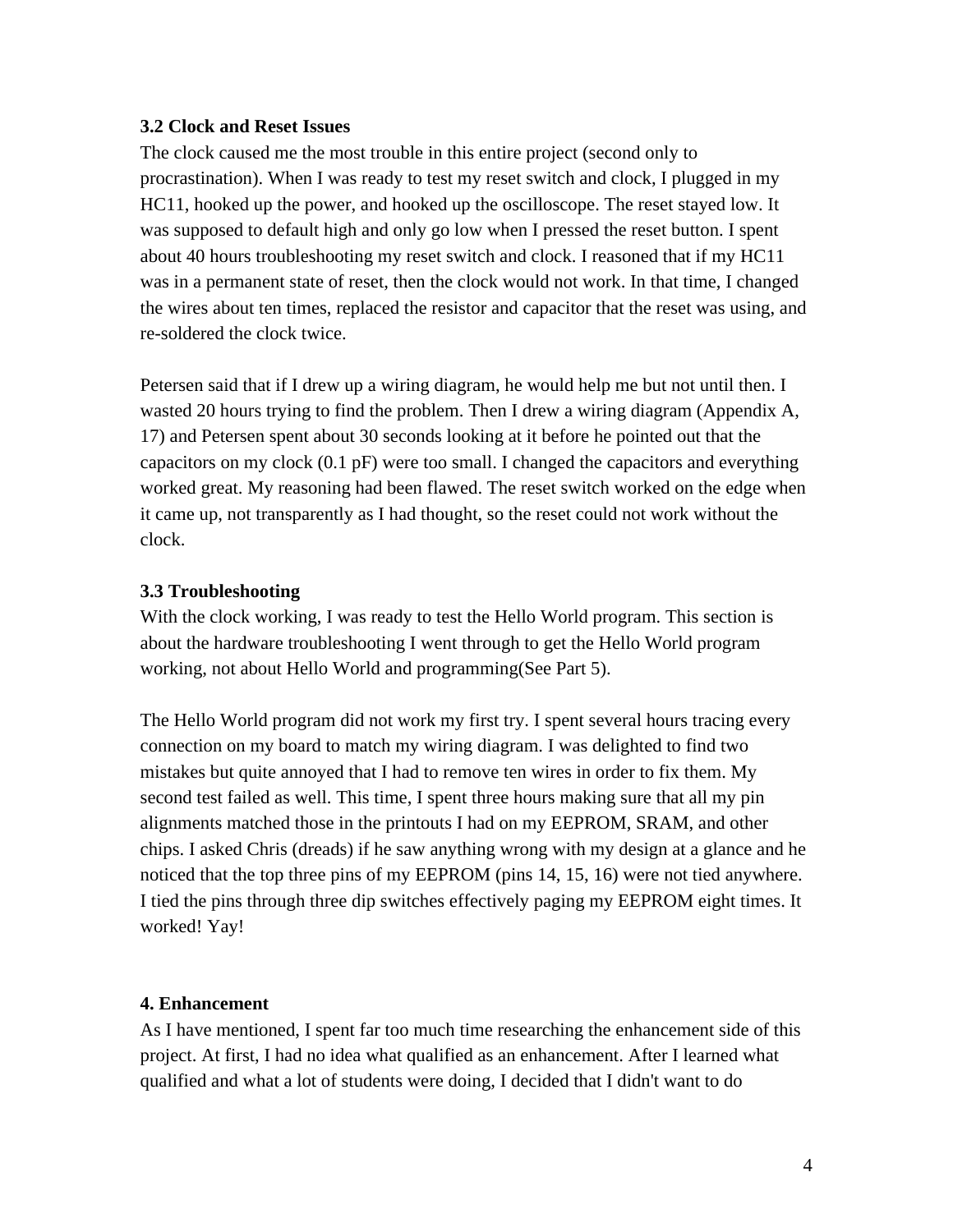anything main-stream. I wanted to come up with something all my own. I came up with something, but as it is with many of us, I bit off more than I could chew.

# **4.1 Ideas**

The first ideas I saw were:

- ATMEL thumb print device using a 1152 bit word
- using arrays of LED's to scroll words or characters across
- wireless communication
- combining wireless with a computer to simulate remote control
- digital signal processing with sound to do sound effects or manipulate sound
- decibel LED's

I liked a few of the ideas namely the remote control and the decibel LED's. I decided very quickly that the remote would be too much work. Not only would I have to build the remote, but I would have to interface it with either USB or PS/2 or something and then write software for whatever OS I wanted the remote to work with.

# **4.2 Equalizer**

The decibel LED's became my main idea, only I referred to them as an Equalizer. I had misinterpreted the meaning of Equalizer. I only meant the LED frequency and decibel representation found on many equalizers but Petersen thought I meant a real equalizer with the ability to change volumes of different frequencies. I decided only to do the decibel LED's and work on DSP of the frequencies if I had time.

My main idea for the decibel LED's consisted of finding some green, yellow, and red LED's and putting them in rows to represent how loud the sound was: maybe five green then five yellow, then five red. I could make several columns like this to represent different frequencies.

I began my search for supplies. I found a perfect unidirectional microphone about 0.5cm across and then some LED Dot Matrices. The LED's Matrices were 5x8 and I could get one of red, one of green, and one of yellow. Mike Fahmie and I went over the schematics of the LED Dot Matrices I was planning to buy and found that there was no way to control them to do what I wanted.

I began looking at other ways to build the project. In the end, the best way looked like building my own array of LED's. Unfortunately, I ran out of time to design my equalizer. I have decided to continue work on it this summer if I can obtain access to the right equipment I will need to do so.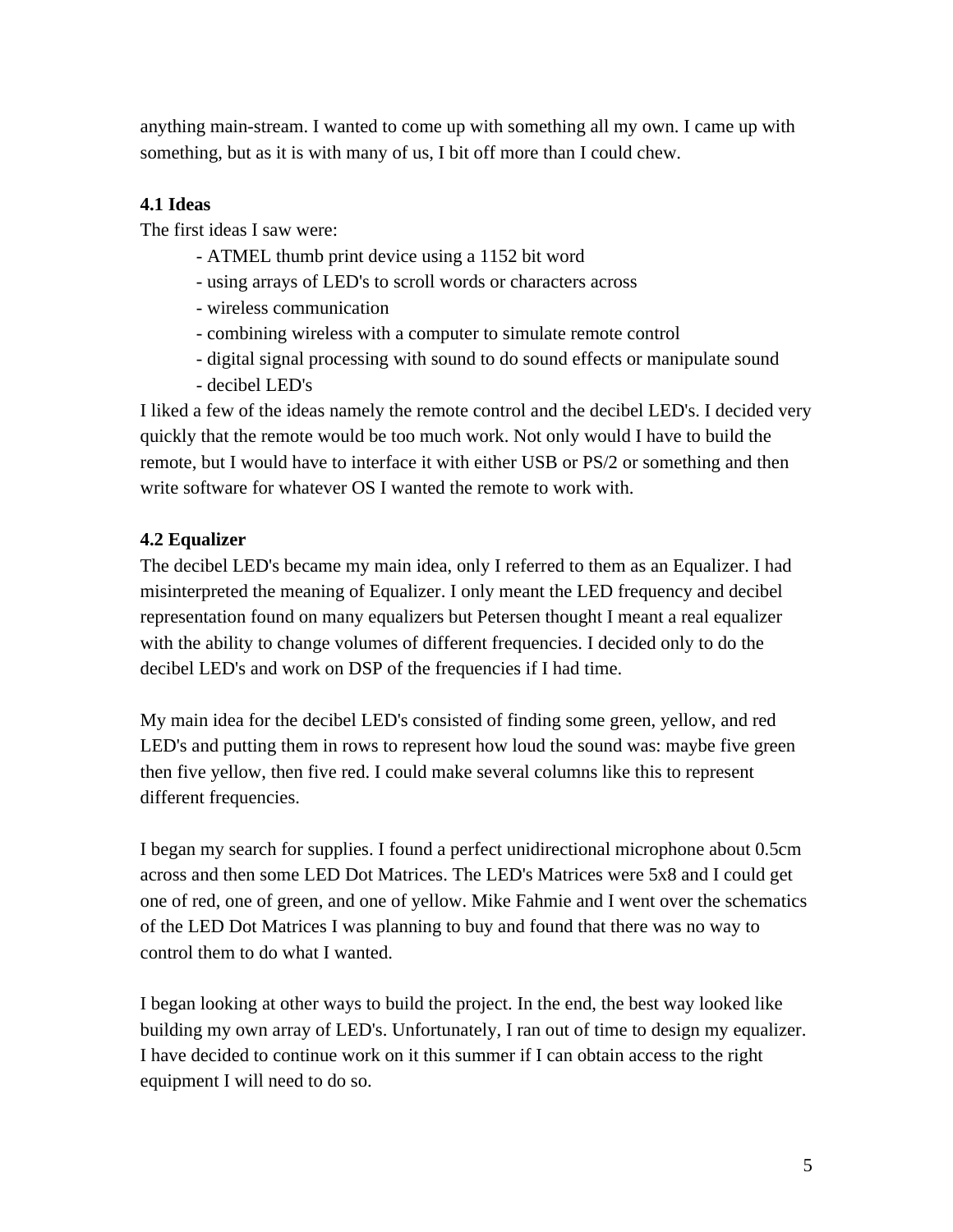#### **5.Programming**

As seen in Part 3.3, Hello World helped me significantly debugging my board. I have run into a few recurring issues with other programs:

- moving the internal resources
- getting the reset to work on all programs

# **5.1 External SRAM Tester**

I spent about ten hours on this program. At least half of that time was spent trying to solve the two points I just mentioned. I designed two SRAM tests. The first one moved all the internal resources up to 0x8000 (64 bytes of registers) and 0x9000 (256 bytes of internal SRAM) and used a loop to test my 32K x 8 of external SRAM from 0x0000 to 0x7000. Unfortunately, the move of the resources does not work quite right. I did not find the problem. Instead, I made a second program that carefully tests around the internal resources. It works fine. Part of my SRAM Test programming process can be found in Appendix A on pages 22 to 25.

# **5.2 RTI Timer**

I spent about ten hours on this section as well. I got a lot of help from Chris \_\_\_\_, Joseph \_\_\_\_, Arnell \_\_\_\_, and Jason Holbrook. Most of my time was spent looking for and then finding small errors. For instance, I forgot to set the flag back to 1 each time the clock incremented by 1 second.

# **5.3 Full Duplex Interrupt**

As of yet, I have not started this program. If this is all that exists on this page when I turn in this report, then there is a good chance that I did not get it working.

# **6. Conclusion**

For the most part, my design(s) did not exist until I ran into problems along the way to a finished board. I did not read the documentation well enough, I never made it on time to lab, and I put too much time into my Enhancement idea without first finishing my basic board. Now, in the last week of the quarter, I finally understand how to do it. How to keep up with the work, how to take my engineering notes. I really wish I knew then what I know now. I would have taken much better and far more detailed notes.

I now have the engineering bug. This class was fun and got me hooked. I will be taking both CE 123 and CE 126 next year to continue learning in this field. Though my performance during the quarter in the lab was not the best, I feel that I learned more from